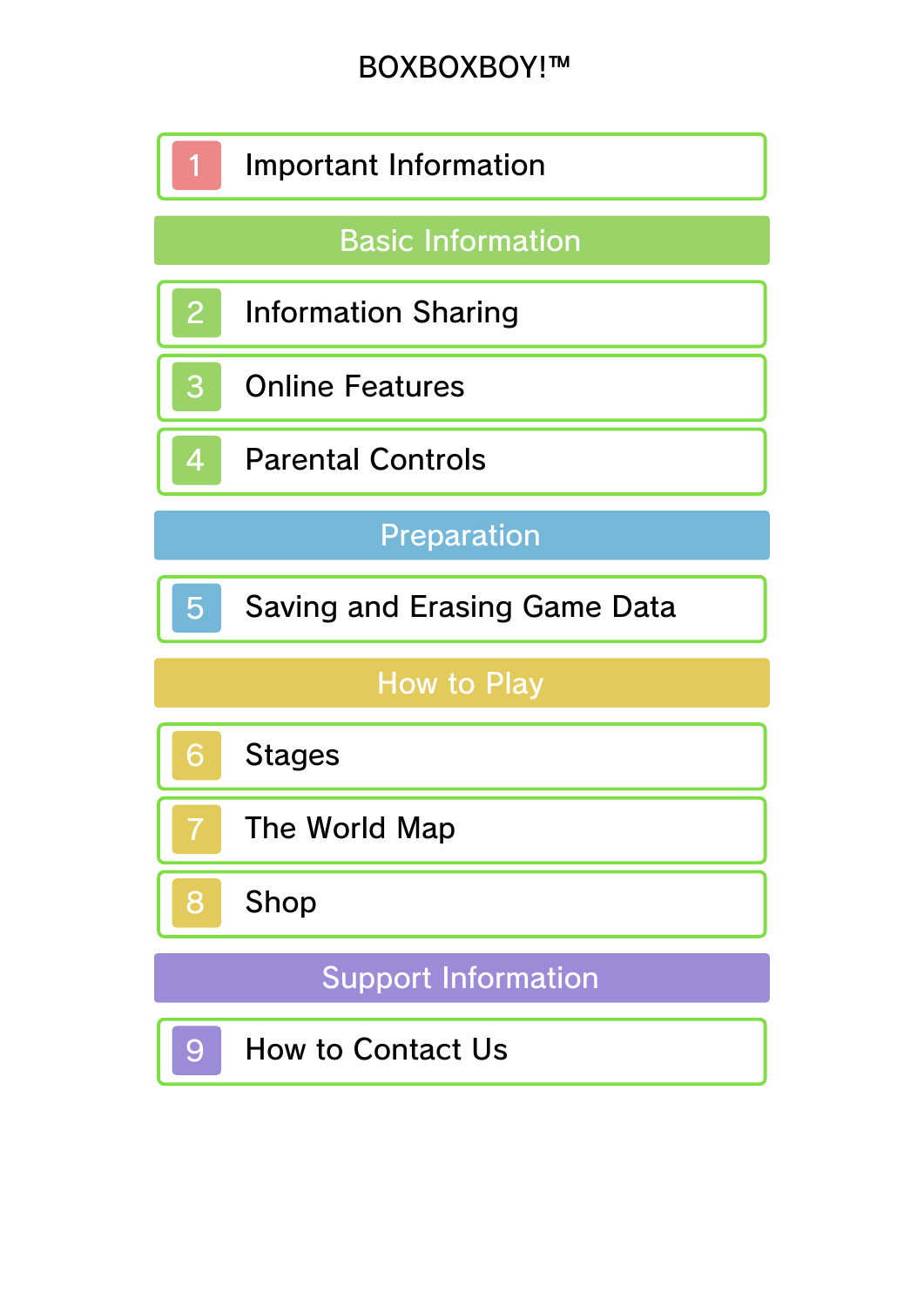Please read this manual carefully before using this software. If the software is to be used by young children, the manual should be read and explained to them by an adult.

- $\blacklozenge$  Unless stated otherwise, any references to "Nintendo 3DS" in this manual apply to all systems in the Nintendo 3DS™ family.
- $\blacklozenge$  When playing on a Nintendo 2DS™ system, features which require closing the Nintendo 3DS system can be simulated by using the sleep switch.

#### A IMPORTANT

Important information about your health and safety is available in the Health and Safety Information application on the HOME Menu. You should also thoroughly read the Operations Manual, especially the "Health and Safety Information" section, before using Nintendo 3DS software.

#### Language Selection

The in-game language depends on the one that is set on the system. This title supports five different languages: English, German, French, Spanish and Italian. If your Nintendo 3DS system language is set to one of these, the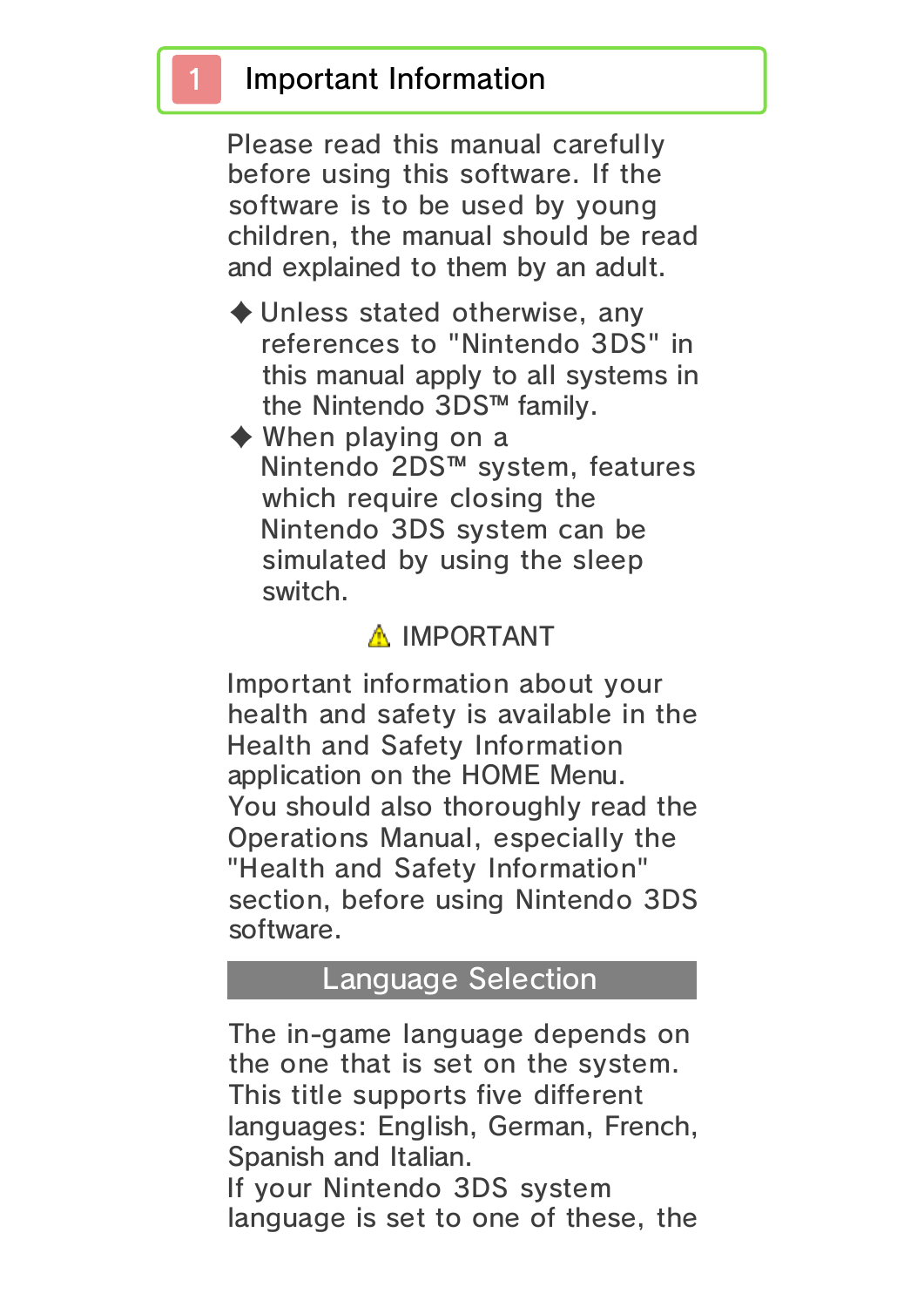same language will be displayed in the software. If your Nintendo 3DS system is set to another language, the in-game default language will be English.

For instructions about how to change the system language, please refer to the System Settings electronic manual.

#### Advisories

This software (including any digital content or documentation you download or use in connection with this software) is licensed by Nintendo only for personal and non-commercial use on your Nintendo 3DS system. Your use of any network services of this software is subject to the Nintendo 3DS Service User Agreement and Privacy Policy, which includes the Nintendo 3DS Code of Conduct.

Unauthorised reproduction or use is prohibited.

This software contains copy protection technology to prevent reproduction and copying of content.

Your Nintendo 3DS system and software are not designed for use with any existing or future

unauthorised technical modification of the hardware or software or the use of any unauthorised device in connection with your Nintendo 3DS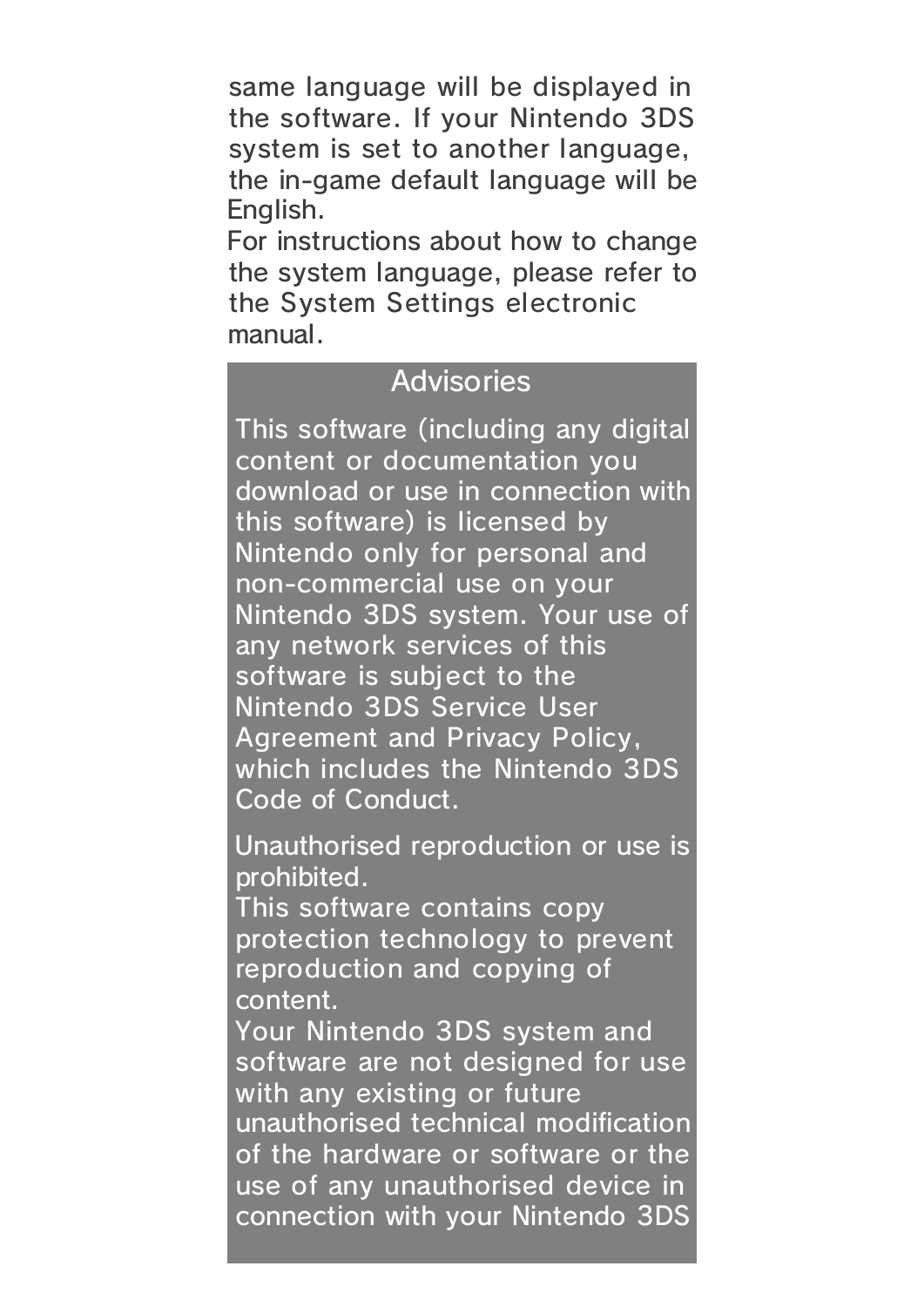system.

After the Nintendo 3DS system or any software is updated, any existing or future unauthorised technical modification of the hardware or software of your Nintendo 3DS system, or the use of any unauthorised device in connection with your Nintendo 3DS system, may render your Nintendo 3DS system permanently unplayable. Content deriving from the unauthorised technical modification of the hardware or software of your Nintendo 3DS system may be removed.

This software, instruction manual and other written materials accompanying the software are protected by domestic and international intellectual property laws.

©2016 HAL Laboratory, Inc. / Nintendo Co., Ltd.

Trademarks are property of their respective owners. Nintendo 3DS is a trademark of Nintendo.

CTR-N-KCAP-00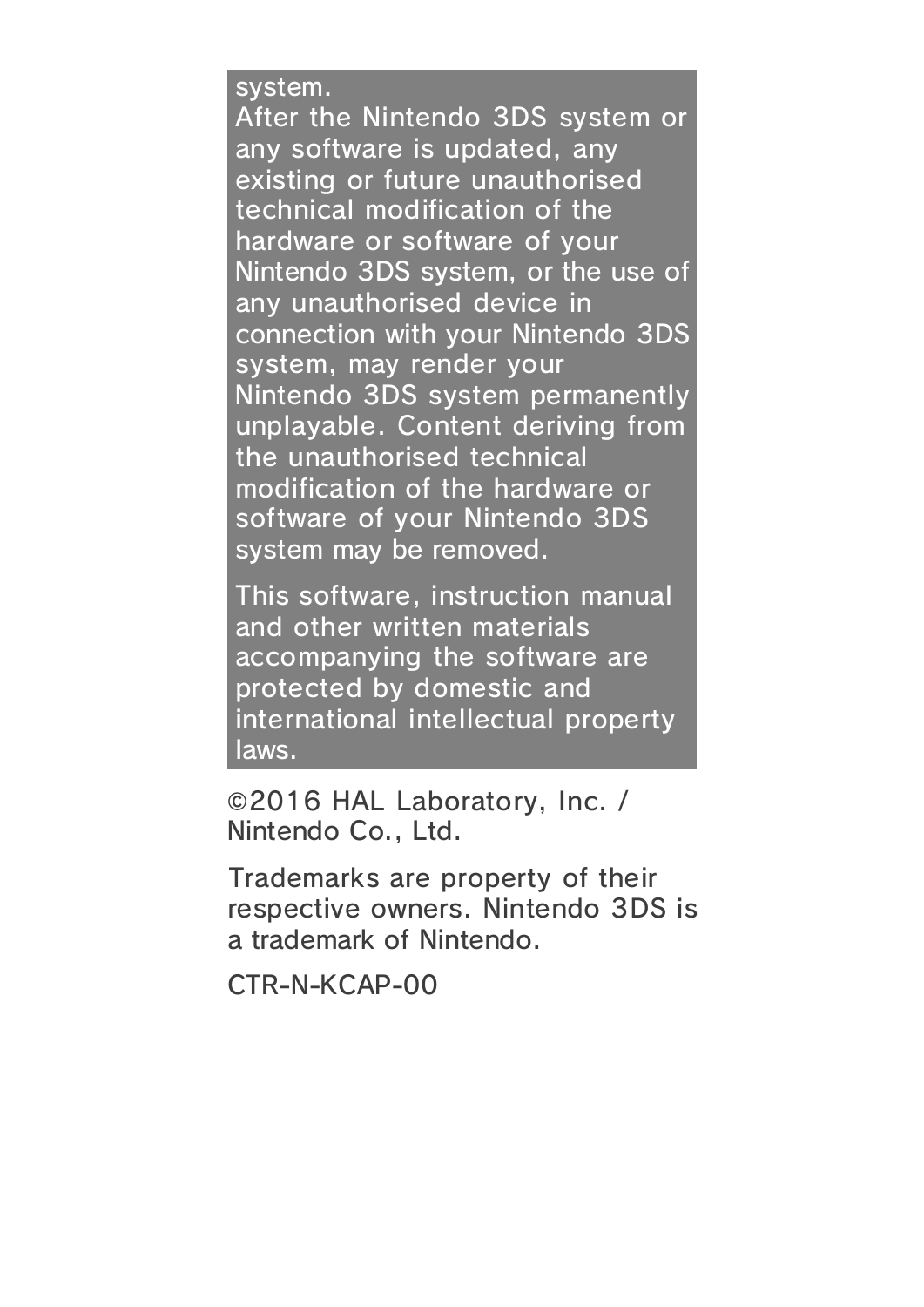User-generated content, or UGC, is content created by users, such as messages, Mii™ characters, images, photos, video, audio, QR Code™ patterns, etc.

#### Exchanging UGC

These are general precautions for exchanging UGC with other users. The extent of UGC exchange depends on the software.

● Uploaded content may be seen by other users. It may also be copied, modified and redistributed by third parties.

Once sent, you cannot delete such content or limit its usage, so be careful.

- Any uploaded content may be removed without notice. Nintendo may also remove or hide content which is considered to be unsuitable.
- When uploading content or creating content for upload...
	- Do not include any information that can be used to identify you or a third party personally, such as your or a third party's name, email address, address or telephone number.
	- Do not include anything which could be damaging or offensive to another person, or make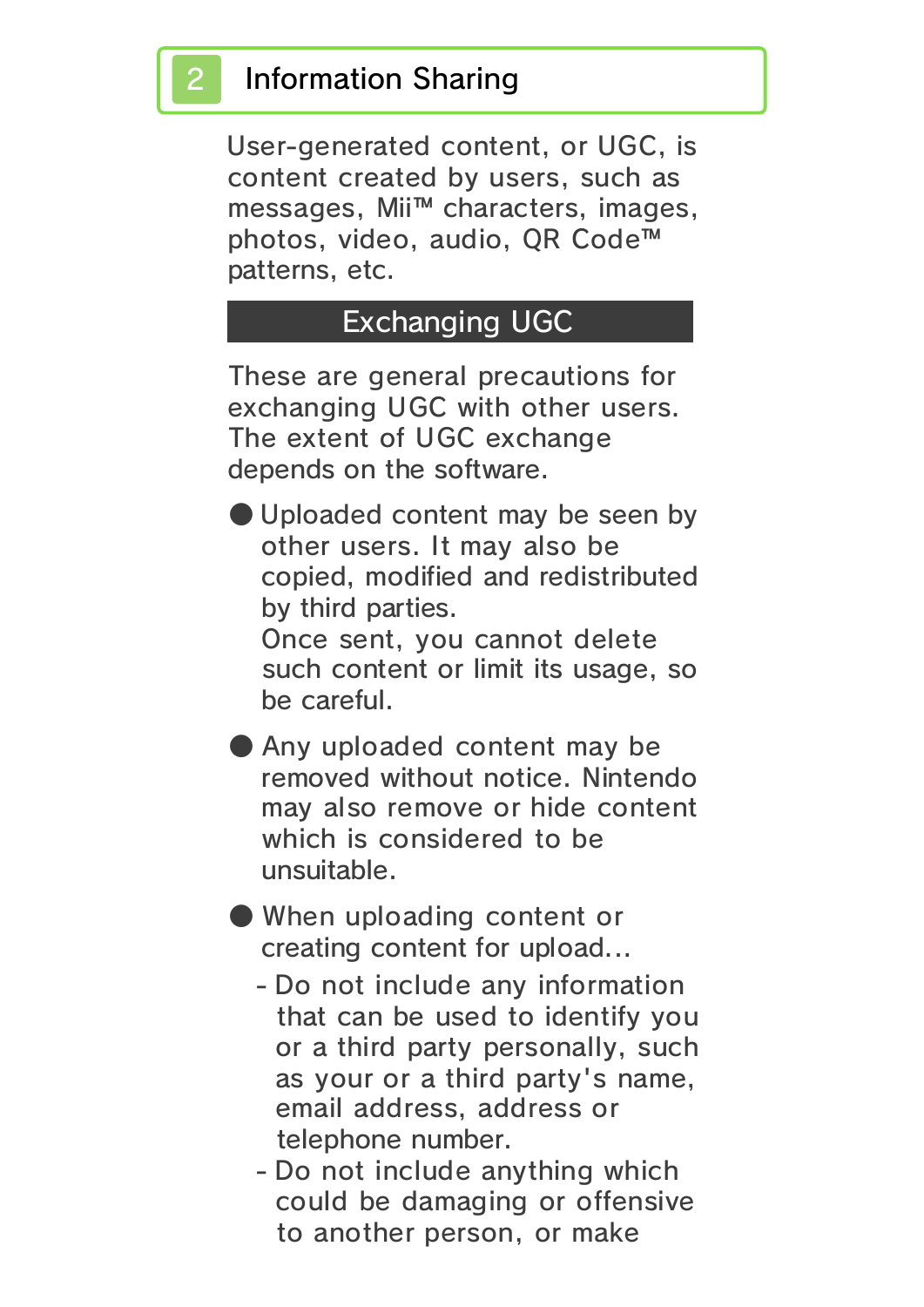someone uncomfortable.

- Do not infringe on the rights of others. Do not use content owned by a third party or that displays a third party (photos, images, videos) without their permission.
- Do not include illegal content or any content which aids illegal activity.
- Do not include any content which violates public morality.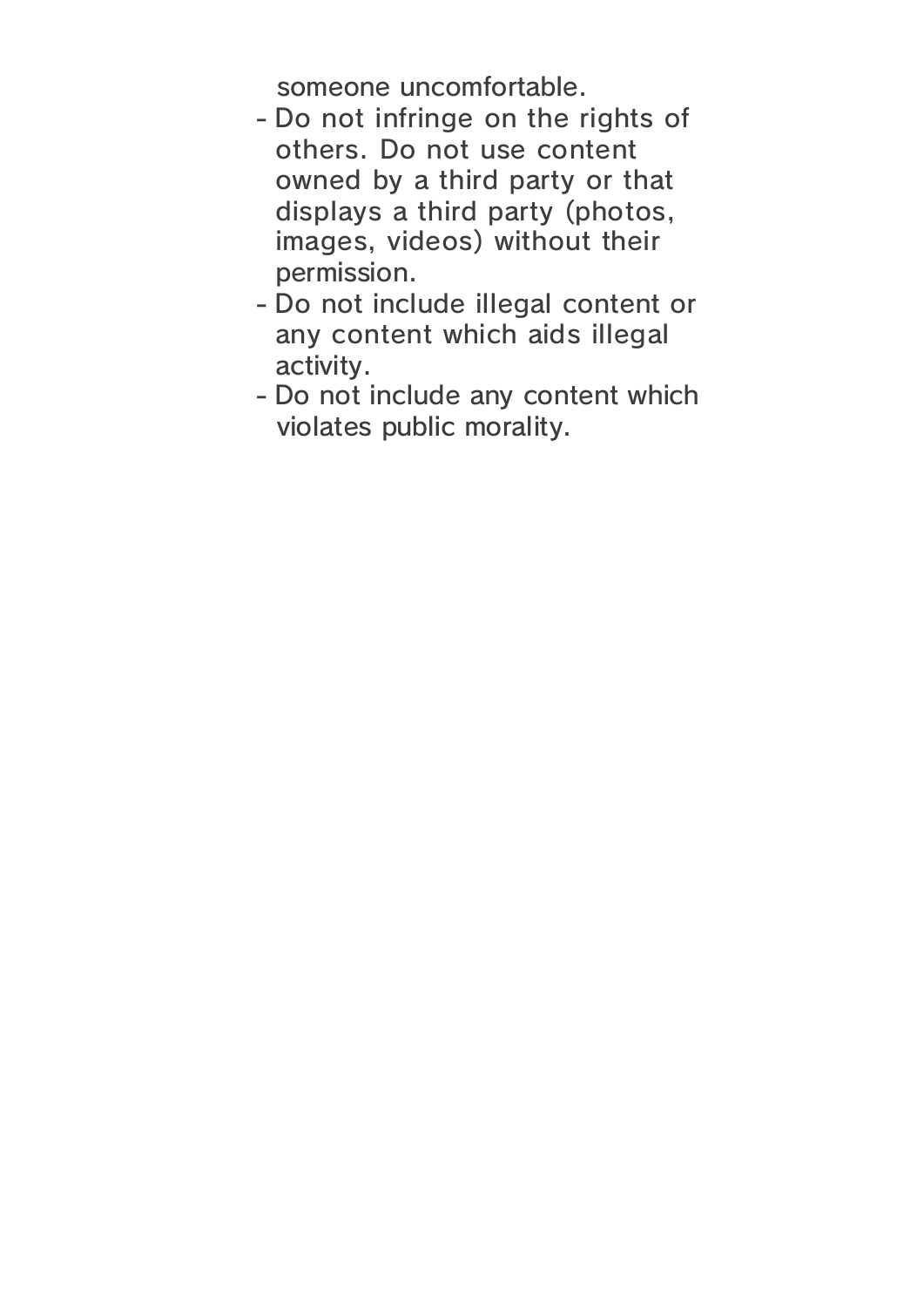#### **Online Features**

This software allows you to share screenshots and your impressions of the game with other players via Miiverse™ (p. 6).

- $\triangle$  For information about connecting your Nintendo 3DS system to the internet, refer to the Operations Manual.
- $\blacklozenge$  To use Miiverse features, you must have already launched Miiverse and completed the initial setup.

Network™. This software supports Nintendo



content and much more! world, download new add-on with other players all over the service which allows you to play Nintendo Network is an online

#### Online Precautions

If you post, send or otherwise make available any information or content through wireless communication please make sure not to include any information that can be used to identify you personally, such as your name, email address, your address or your telephone number, as others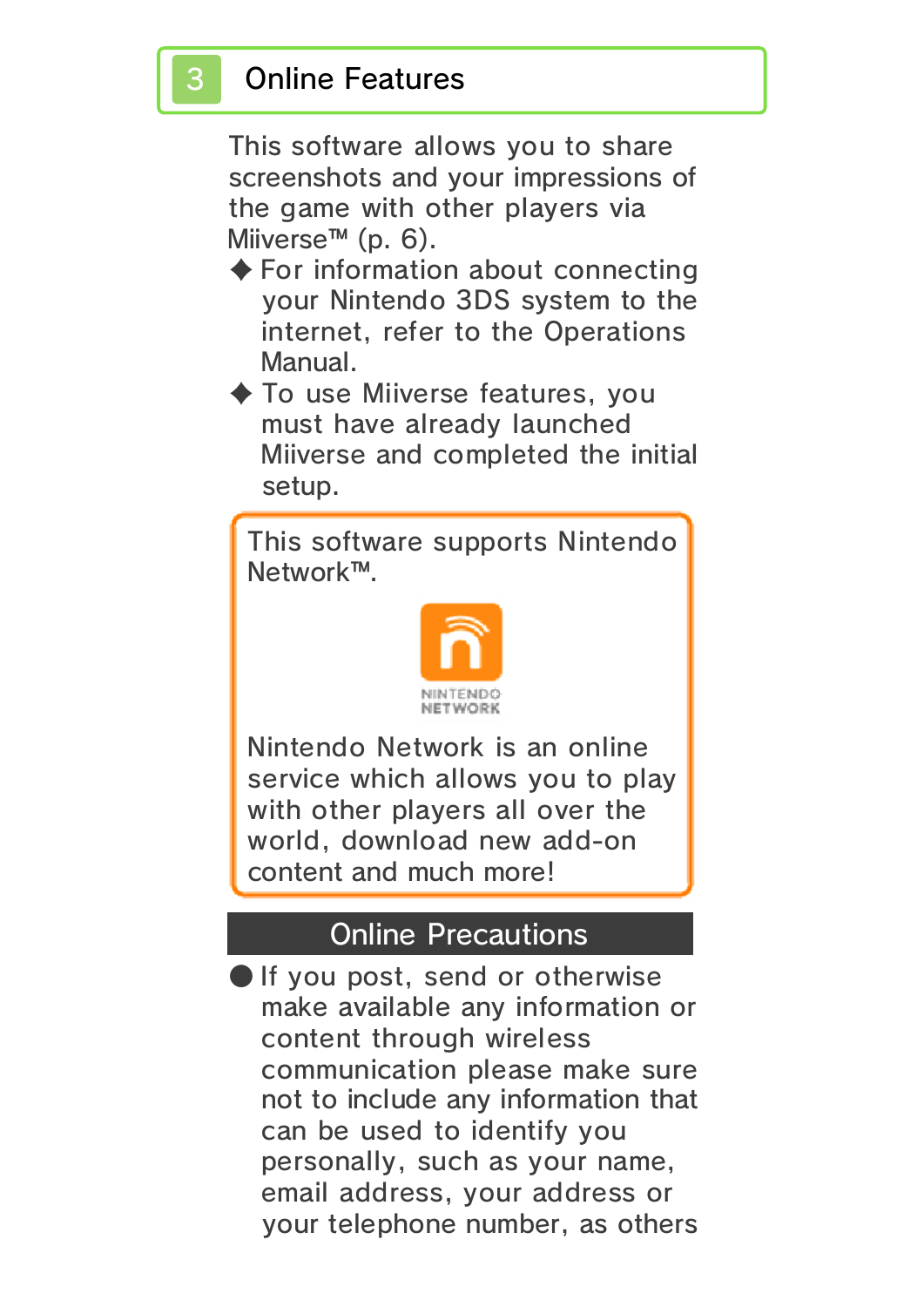may be allowed to see such information and content. In particular, when choosing a user name or nickname for your Mii™ characters, please do not use your real name as others may be able to view your user name and the nicknames of your Mii characters when using wireless communication.

● Friend codes are a part of a system that allows you to establish a friendship with other users, so that you can play, communicate and interact with people you know. If you exchange friend codes with strangers, there is a risk that you could receive information or messages with offensive language or inappropriate content and that strangers may see information about you that you do not want strangers to see. We therefore recommend that you do not give your friend codes to people you don't know.

● Do not engage in harmful, illegal, offensive or otherwise inappropriate activity that might cause problems for other users. In particular, do not post, send or otherwise make available any information or content that threatens, abuses or harasses other persons, infringes on the rights of others (such as copyrights, portrait rights, privacy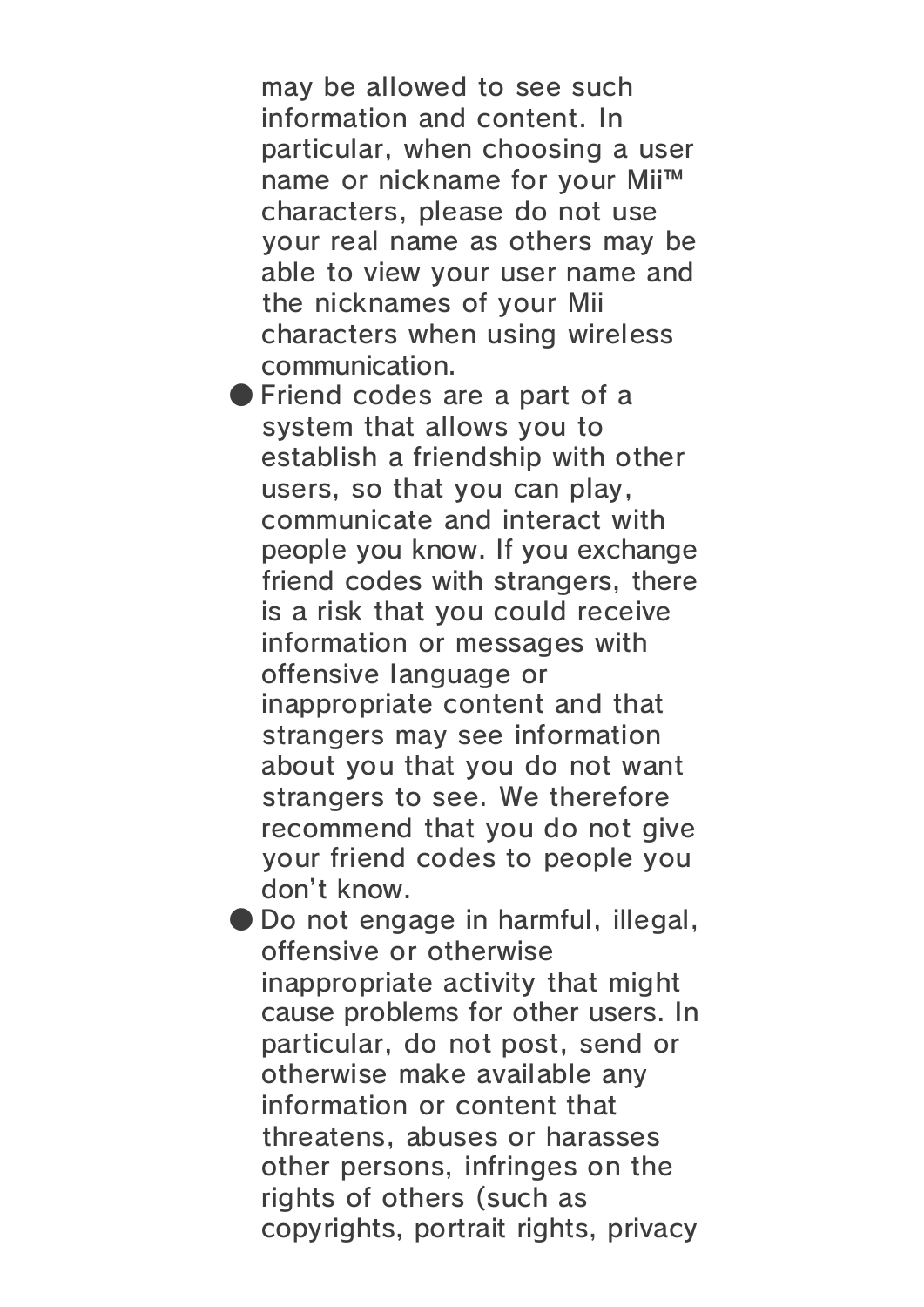rights, rights of publicity or trademarks) or that may make other people feel uncomfortable. In particular, when sending, posting or making available photos, images or videos displaying other people, make sure to obtain their permission beforehand. If inappropriate conduct is reported or confirmed, you may be subject to penalties such as being banned from the Nintendo 3DS Services.

● Please note that Nintendo servers may become temporarily unavailable without prior notice due to maintenance following any problems, and online services for certain software may be discontinued.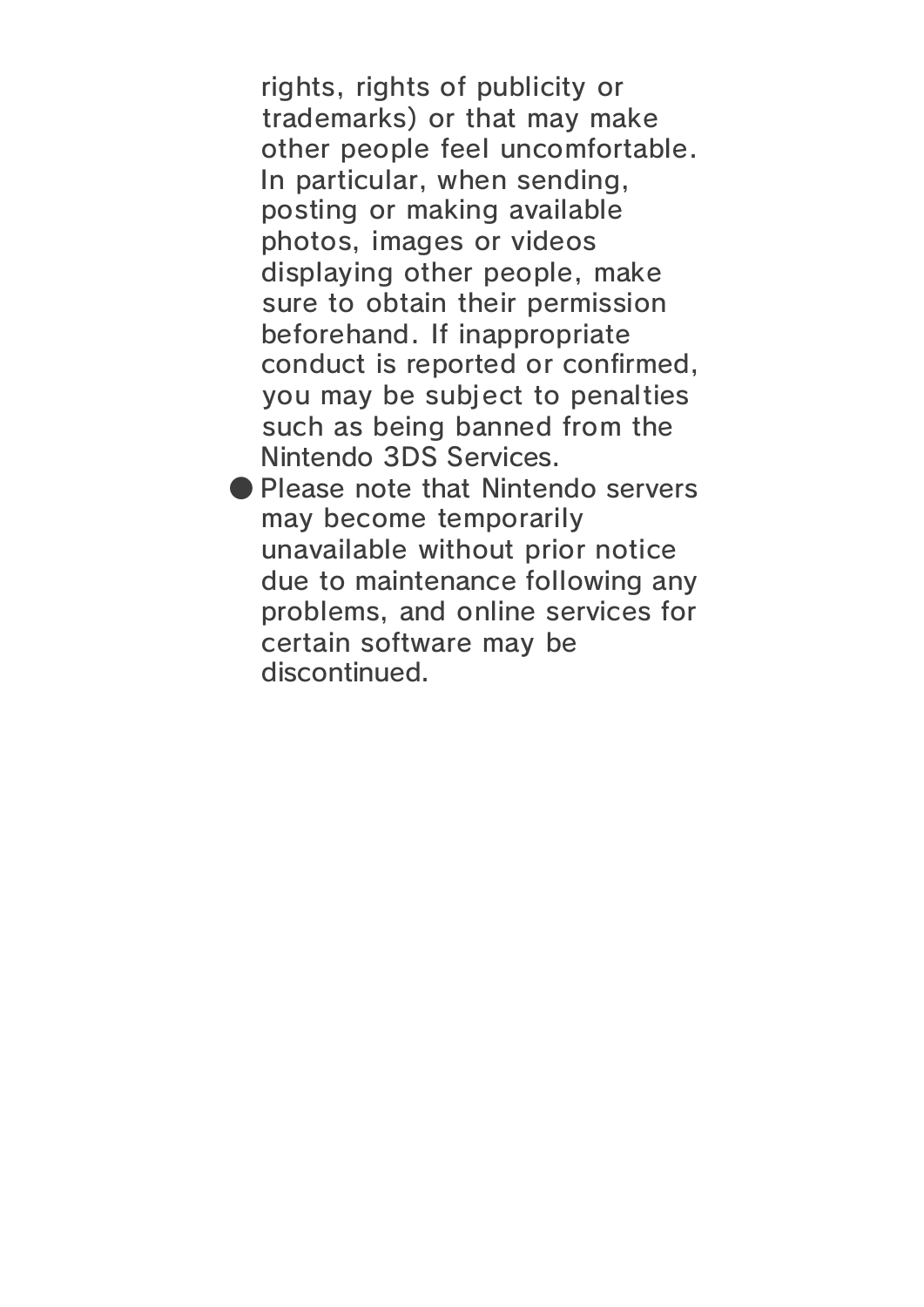You can use the following Parental Controls to restrict certain features of this software.

 $\triangle$  For more information about Parental Controls, refer to the Operations Manual.

● Miiverse

**Restricts posting on Miiverse** and/or viewing other players' Miiverse posts. It is possible to restrict posting only, or to restrict both posting and viewing.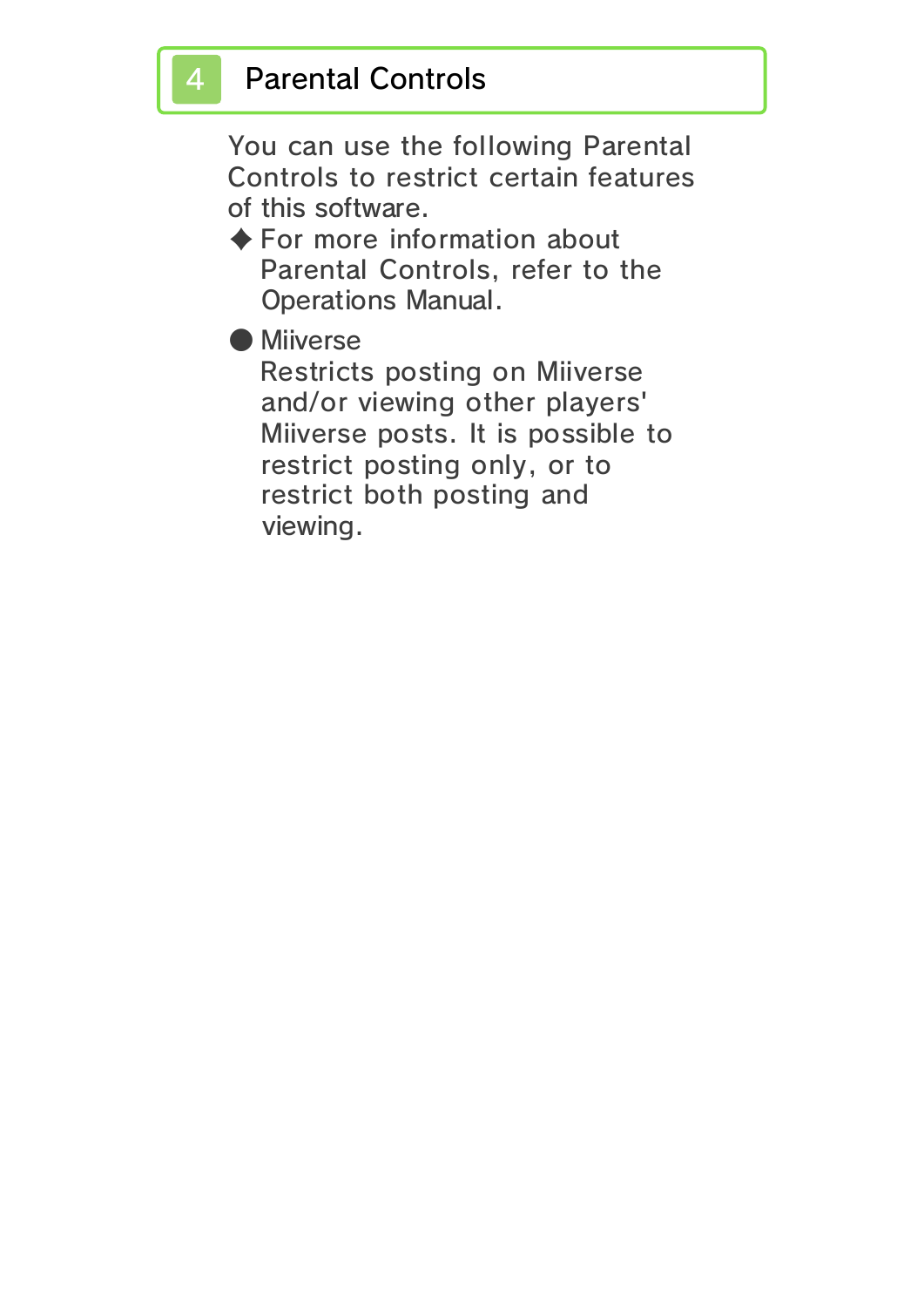There is one save file. Every time you clear a stage or exit the shop, your progress will be automatically saved.

#### Erasing Game Data

To delete your save data, press and hold  $(A, B, \emptyset)$  and  $\emptyset$ simultaneously in the time between the Nintendo 3DS logo disappearing and the title screen appearing when launching the software.

◆ Data cannot be restored once deleted, so please be careful.

BOXBOY! Using Save Data from

If you acquire costumes in BOXBOY!™ and then open BOXBOXBOY!™ with the save data on your system, then the costumes will be carried over to the in-game shop (p. 8).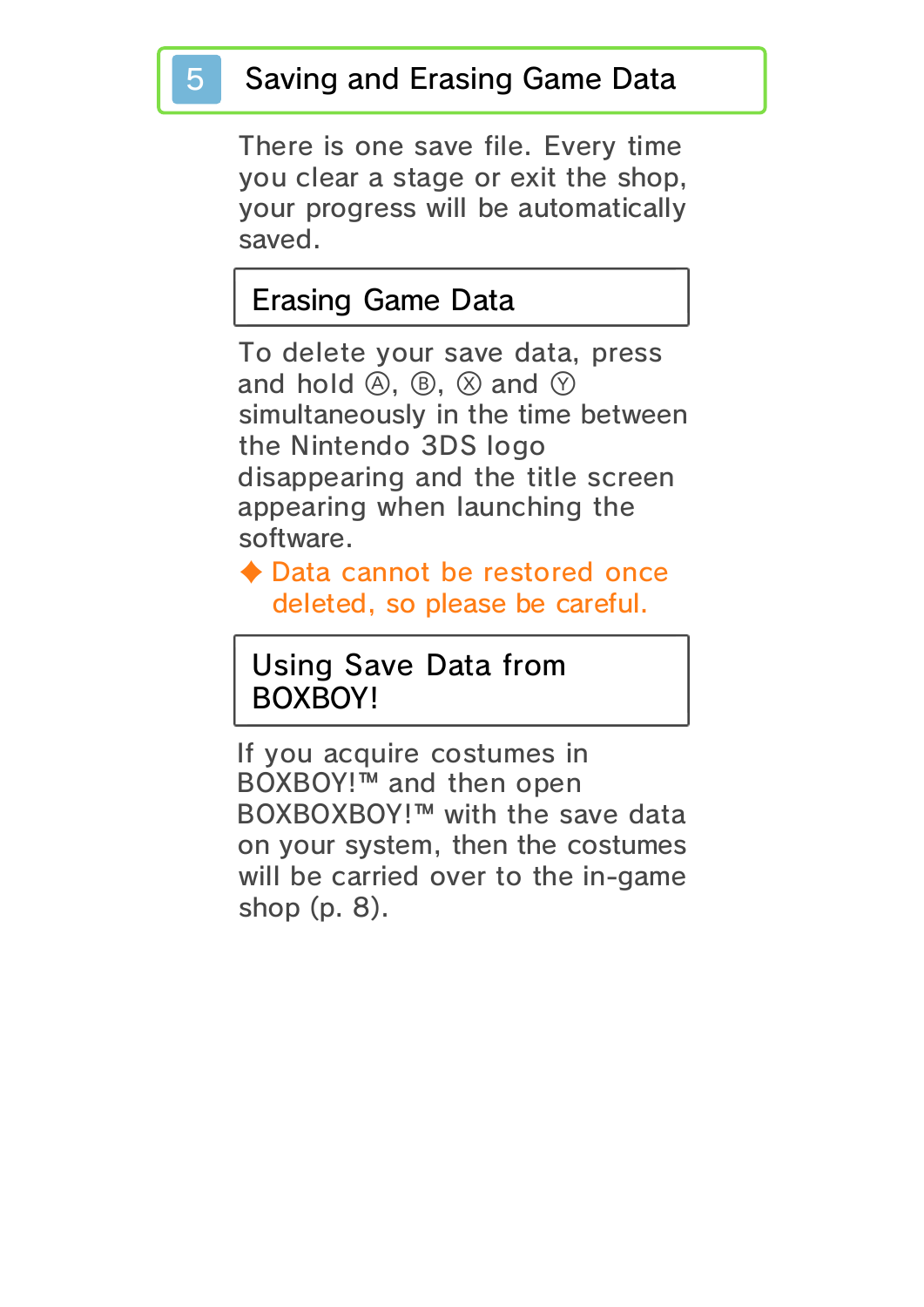so be careful. Any modification is permanent, progress or loss of save data. can lead to an inability to modify your save data, as this accessories or software to ● Do not use external permanent data loss. actions could result in dirt in the terminals. These saving. Make sure not to get Game Cards/SD Cards while reset the system or remove ● Do not turn the power off,

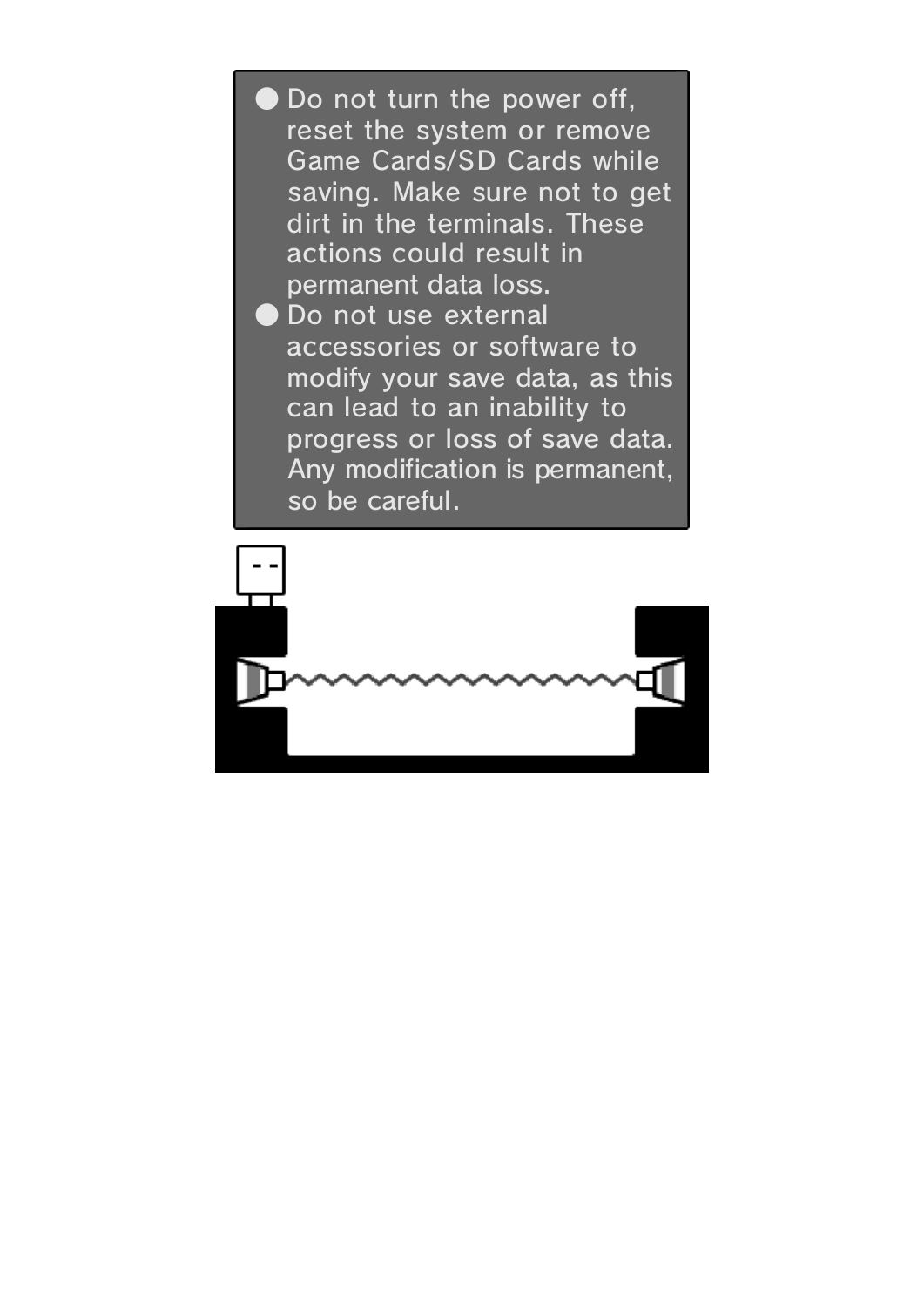#### **Stages**

Guide Qbby to the end of the stage. Select "Controls" or "Techniques" from the pause menu for an overview of how to control him and pull off certain manoeuvres.



## **Qbby**



Press  $\Box$  +  $\Box$  simultaneously to backtrack a little bit.

#### **B** Boxes Available

The amount of boxes you can use at once. For example, "2 sets of 3" means that Qbby can place two sets of three boxes within that stage.

#### **Remaining/Crowns Collected**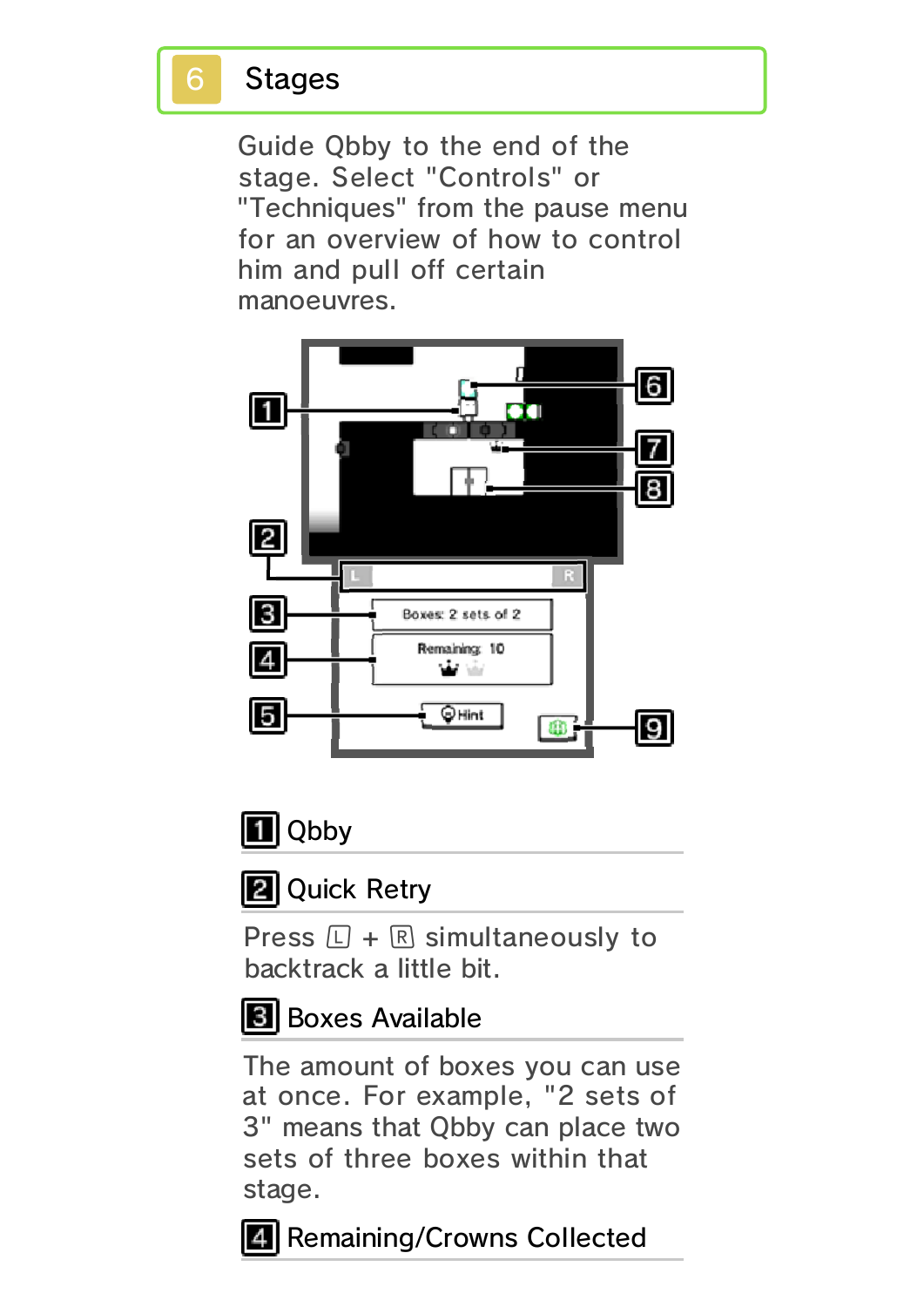The number of boxes you have remaining until the crowns disappear. A  $\ddot{\bullet}$  will be displayed every time you obtain a crown. Collecting all crowns will earn you a perfect clear.

## 5 Hint

This is displayed when a hint on how to proceed is available. You will need to spend Play Coins (obtained by carrying your Nintendo 3DS system with you as you walk around) in order to view hints.

## **GI** Box

Qbby can place up to two sets of boxes. After two sets have been placed, the first  $\Box$  placed will flash when Qbby is about to push out another set. It will then disappear the moment Qbby pushes out another box.

## **Z** Crown

Collect a crown by touching it. If you use up all of your remaining boxes, any uncollected crowns will turn grey ( $\blacksquare$ ) and you will no longer be able to obtain them.

## **8** Goal Door

Press  $\circledA$  in front of the goal door to clear the stage.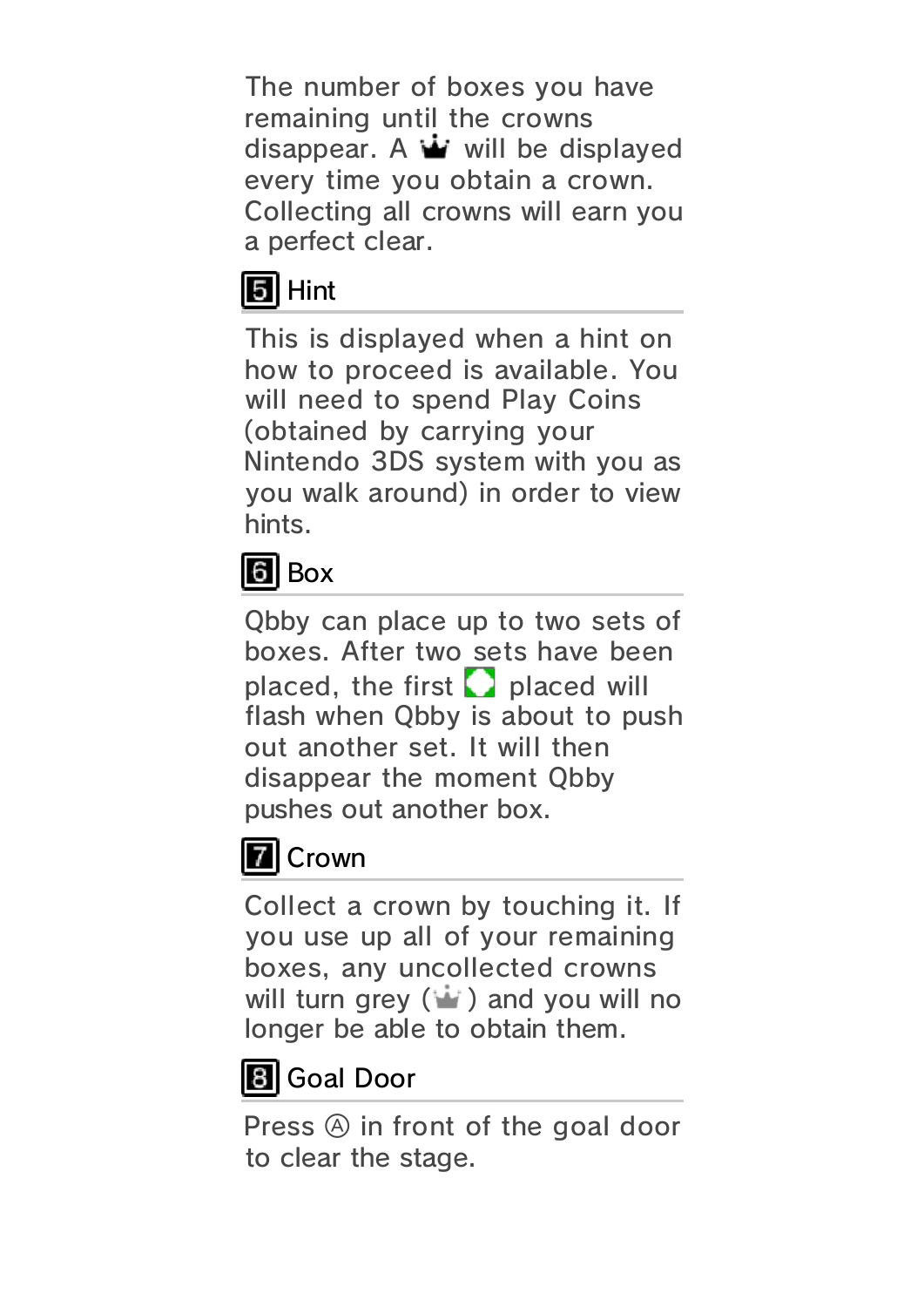## **9** Miiverse

Touch this to launch Miiverse. You will be able to share screenshots and your thoughts about the game with other players.

#### Pause Menu

Press START to open the pause menu.

### World Map

Return to the World Map (p. 7).

## **W** Retry

Restart the stage from the beginning. Crowns you have collected will be lost.

## **W** Controls

Check the controls for Qbby.

## **W** Techniques

Review the various box techniques that you can make use of.

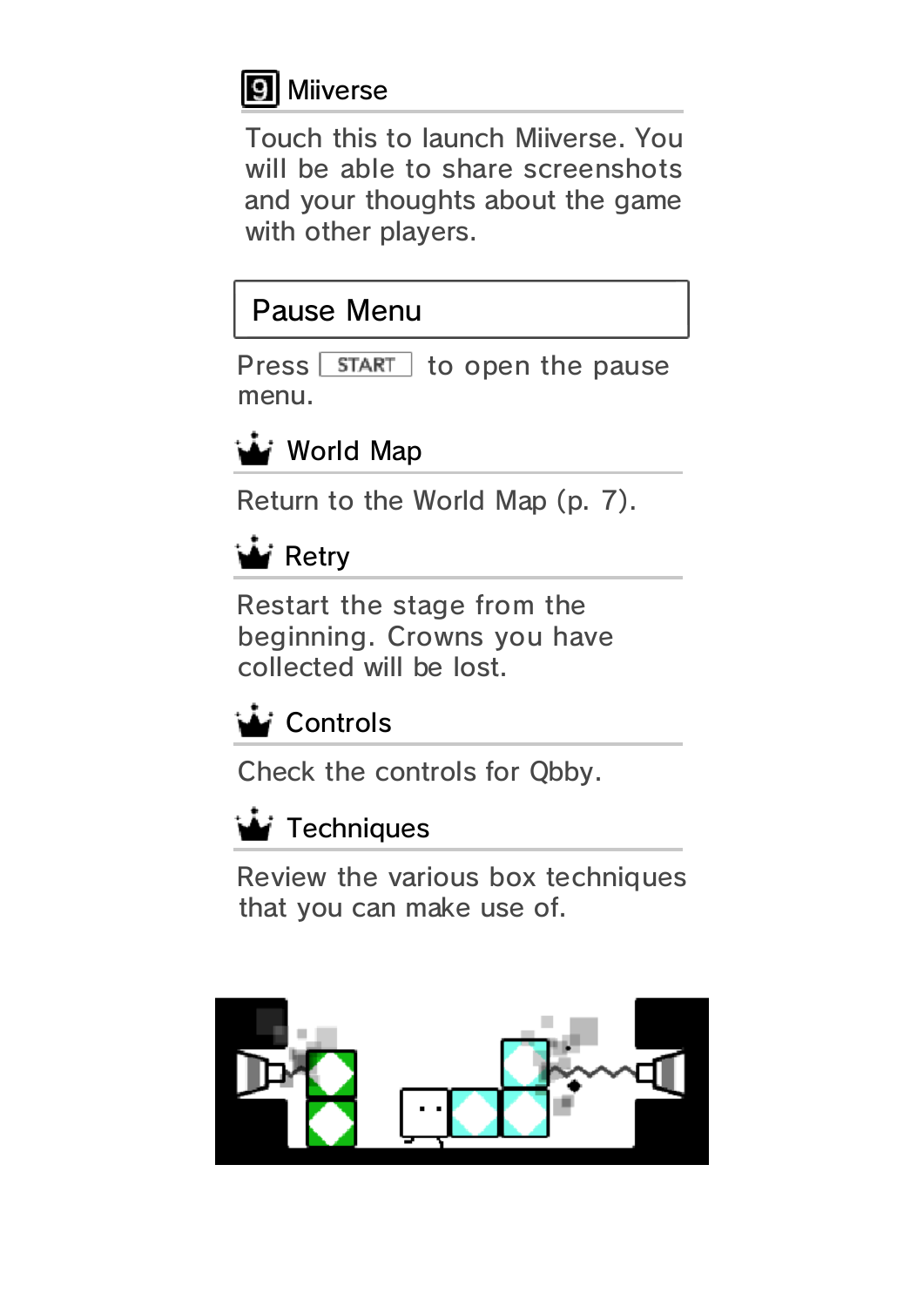#### The World Map

Navigate the World Map on the upper screen using  $\bigoplus$  and the buttons, or by touching the lower screen. Open a door on the upper screen by standing in front of it and pressing  $\circledA$ .



## **1** Shop Door

You can enter the shop (p. 8) here.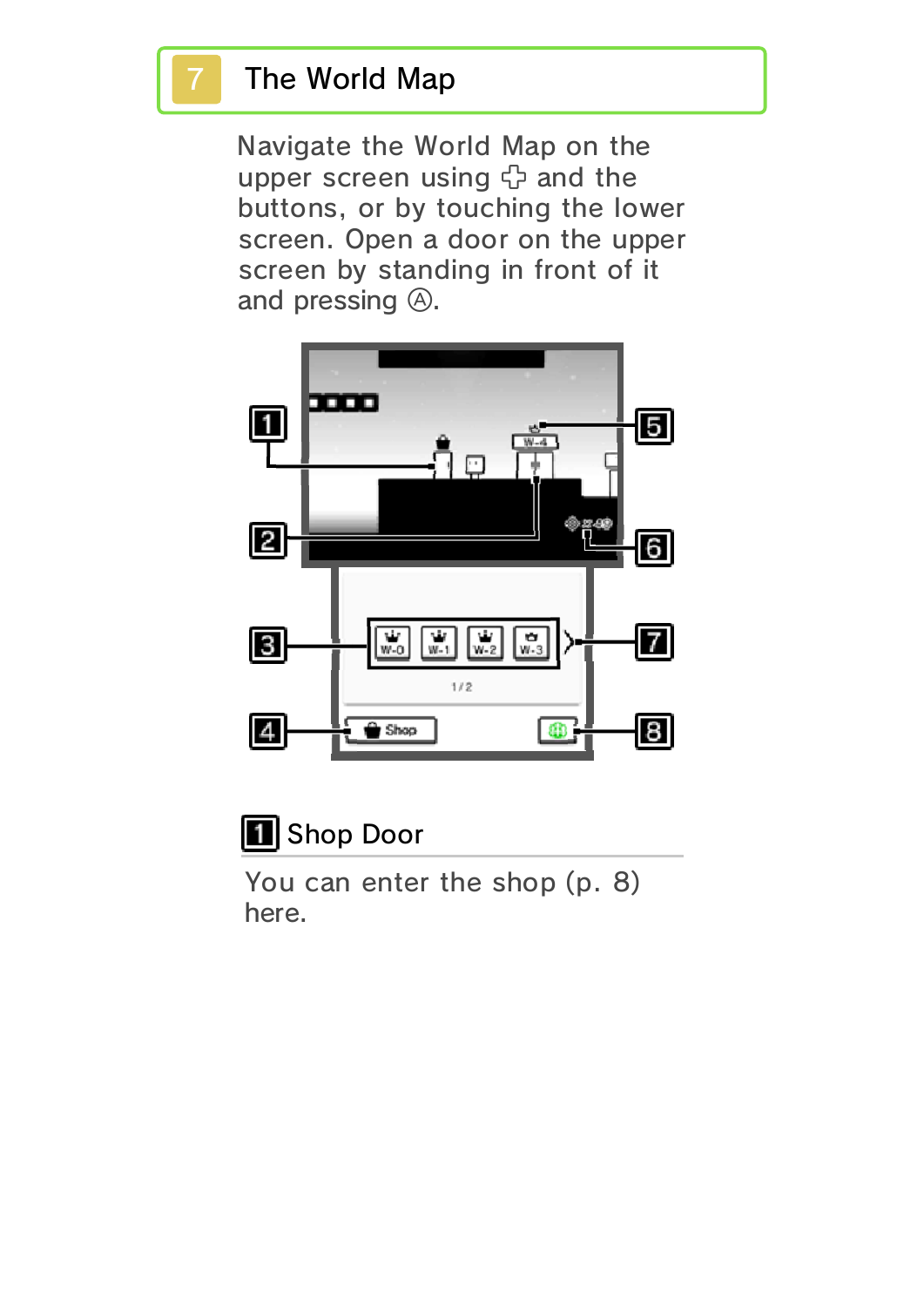## **2** World Door

Go through a world door to enter that particular world, and tackle the various stages contained within.



: Cleared

**W** : Cleared perfectly

## **B** Jump to a World Door

Touch to jump to any unlocked world and select a stage to enter.

## **4** Shop

You can also enter the shop (p. 8) by touching here.

**5** Crown

- : All stages cleared
- $\dot{w}$ : All stages cleared perfectly

**6** Medal Count

**7** Switch Page

**B** Miiverse (p. 6)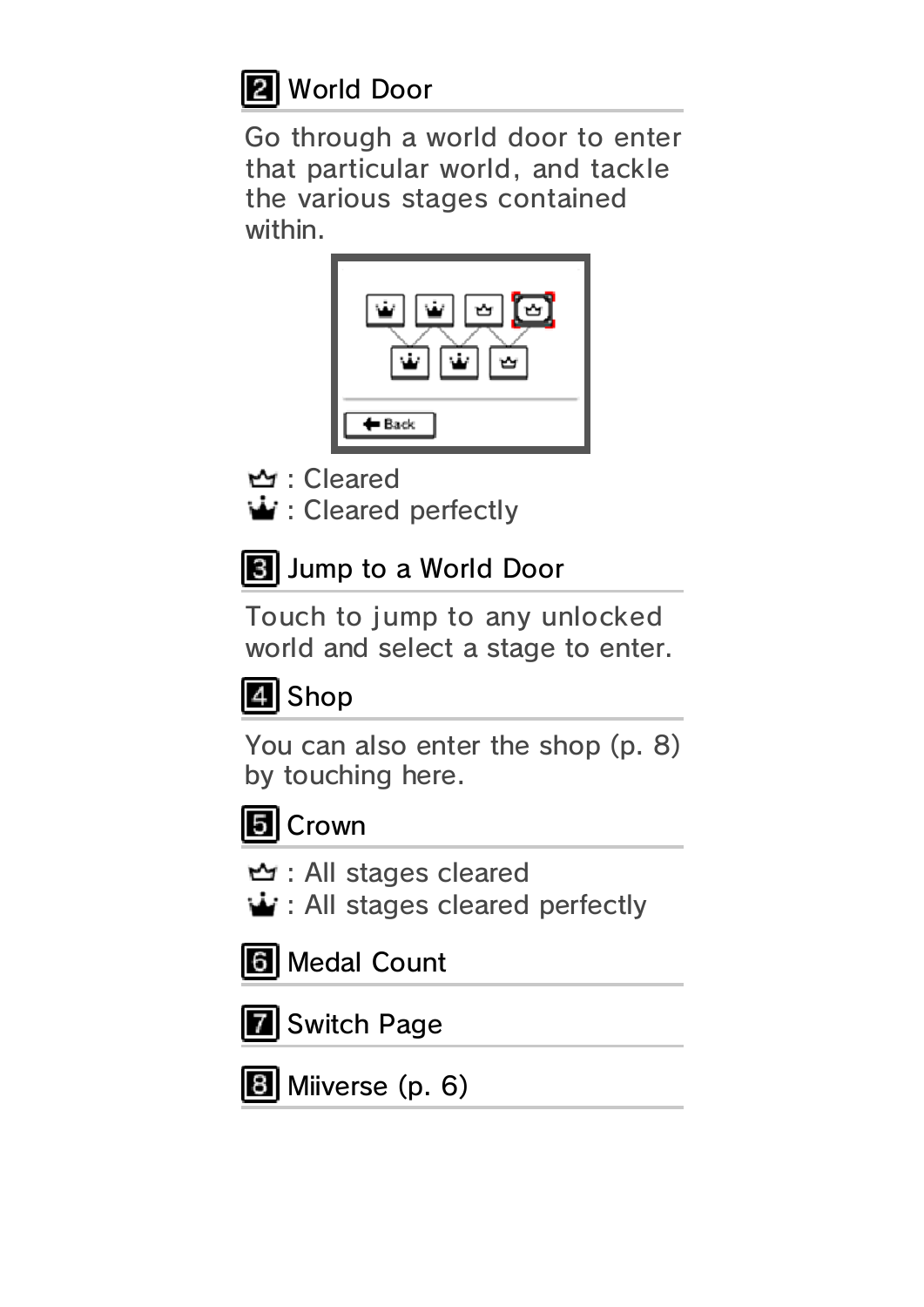#### the game... **H** As you progress through

● Treasure chests be added to the shop (p. 8). interesting comes out of it, it'll If you find a box and something

the specified costume in this Try to complete each stage with ● Challenge World (CW)

special Challenge World.

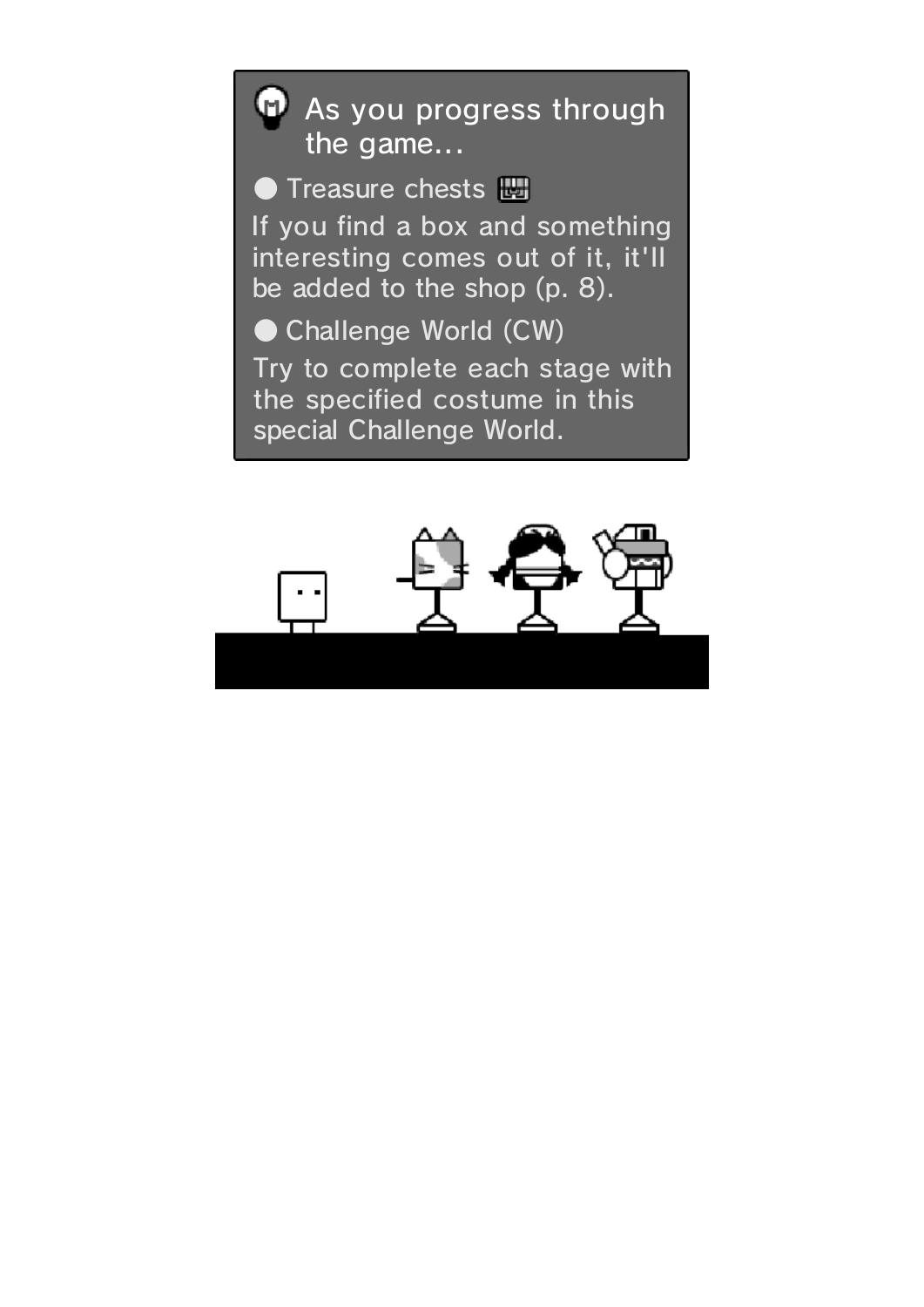# Available Items



You can exchange your medals for the following items:

## Comics

View 4-panel comics featuring Qbby and his companions.

## $\boldsymbol{\dot{w}}$  Music

Background music from the game. You can listen to any of the tracks that you've unlocked.

## Costumes

Costumes for Qbby to wear. Once you've obtained costumes you can switch them as many times as you like.

 $\triangle$  It's possible to use costumes from the previous game, BOXBOY! You'll need to have acquired the costumes from BOXBOY! and have the game data saved to your system to use them in this game.

## **Collecting medals**

more medals. perfect clear will earn you even when you clear a stage. A You receive medals as a reward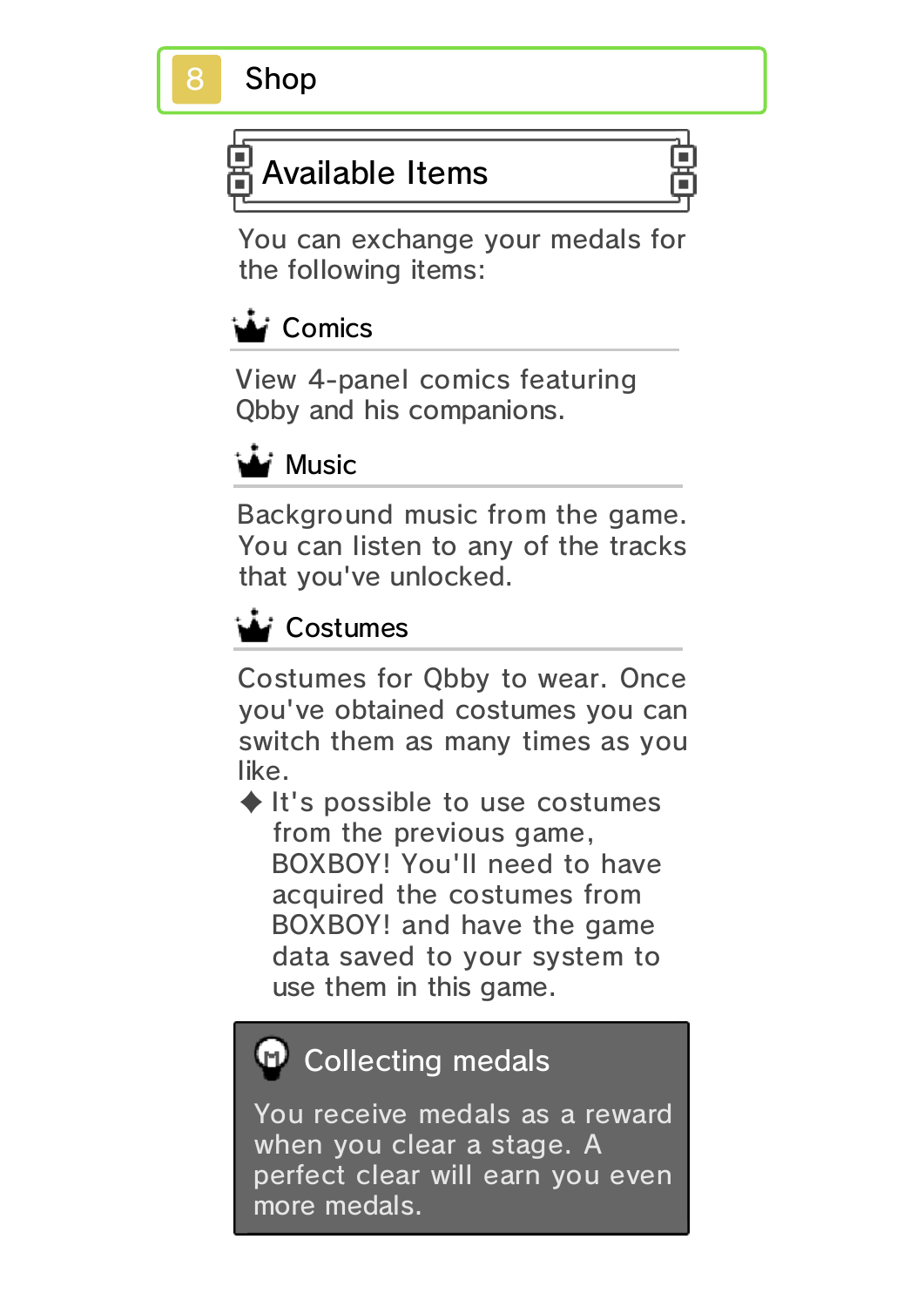